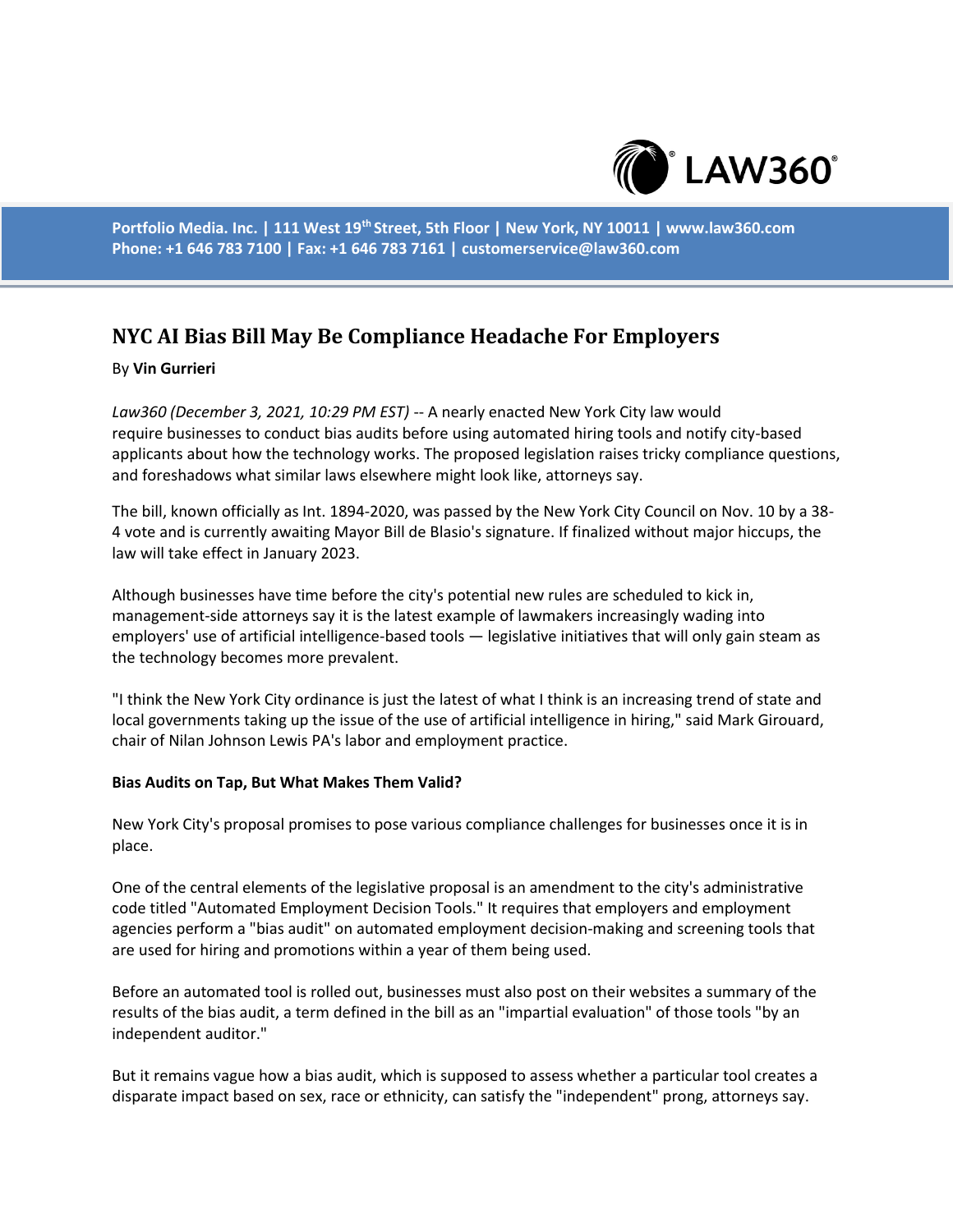"I don't think it's all that clear at this point in terms of what is going to be satisfactory to [the NYC Department of Consumer and Worker Protection], assuming that there was an enforcement action taken against a company, for lacking of [an] adequate bias audit," said Eric Su, a New York-based partner at Crowell & Moring LLP. "I think it's one thing to have engaged a vendor who has conducted an audit, but I don't think the criteria is quite clear as to what would constitute a sufficient audit."

Girouard similarly noted that federal standards have existed since the 1970s regulating how employers use pre-employment selection tools, but that New York City's law "is a bit unique" in that it will require an independent audit.

But what isn't apparent from the New York City ordinance, he said, is whether it is enough for an AI tool to test as nonbiased across an entire industry or job type, or whether an audit must show it won't perpetuate bias for each specific employer that wants to use it.

"It's not clear whether an employer having their vendor provide the bias audit would be considered independent or not," Girouard said.

The "more cautious approach," according to Girouard, would be for businesses to ask potential AI vendors if they had an independent bias audit of the screening tool completed, and more specifically if any independent audit was done in relation to the types of jobs the employer is looking to fill.

"If the vendor says, 'Yes, we've done a bias audit, but it's for, you know, package handling jobs,' and you're going to be using the tool for executive manager jobs, I think there's a question of whether that's actually a valid or transportable bias audit because it relates to a different population," Girouard said.

## **How Tricky Will It Be to Sort Out Residency?**

Besides bias audits, the city's bill includes various other elements, including that businesses notify any applicant "who resides in the city" both that an automated tool will be used and what criteria it will take into account to weed out applications for promotions or jobs. Those notices must be provided at least 10 days before the tool is used, and job candidates will have a chance to ask for an "alternative selection process" or accommodation. Companies found to be in violation of the law would be subjected to monetary civil penalties.

Those requirements, however, could potentially raise numerous issues for employers, one of which is figuring out exactly who should receive a notice.

"There are definitely going to be compliance questions as employers in and around New York City use automated employment decision tools," said Nathaniel Glasser, co-leader of Epstein Becker Green's artificial intelligence practice group.

For example, Glasser questioned whether the 10-day notice requirement applies to "each and every use" of a particular tool and how employers will be able to meet that obligation "when you have a fastmoving interview and hiring process."

Additionally, he questioned how the law will apply if, for example, a New York City-based company is hiring for a position in New Jersey where the applicant pool likely includes a mix of city residents and nonresidents.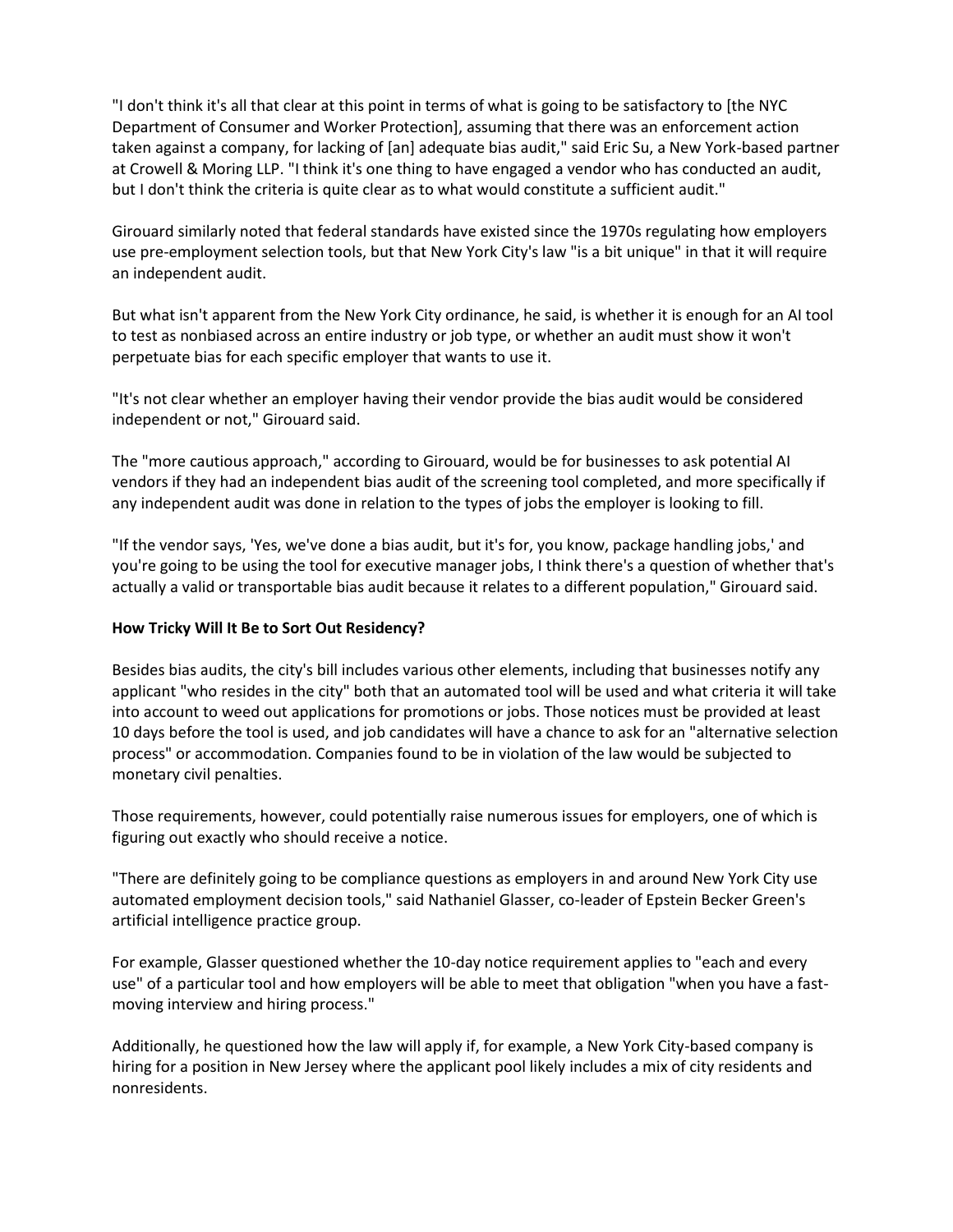"It only applies to candidates that reside in the city, which will actually be a complicating factor for employers that are hiring into New York City roles because employers may not know as an initial matter where somebody resides," Glasser said. "So, employers are going to have to make a decision as to whether or not they obtain a candidate's residency before giving the notice. You can give the notice only to those candidates that reside in the city or end up giving the notice to everybody for a particular role regardless of where they might live."

However, Epstein Becker member Adam Forman, who also co-chairs the firm's AI practice, cautions that in making those considerations, employers should keep in mind that asking people where they live could itself result in unlawful disparate impact.

"It puts the employer in a pickle," Forman said. "As a practical proposition, if you're an employer recruiting citizens of New York City and seeking to use [a] tool, even though you'll get people from outside the city, it may be an all or nothing proposition. And when I say that, I really mean an all proposition — you want to comply with local law [and] it just means you may be giving information to those who otherwise aren't legally required to receive it."

# **How Many Other Jurisdictions Will Jump Aboard?**

While New York City's proposed law is itself notable, attorneys said it isn't an outlier when it comes to lawmakers increasingly eyeing AI as an area that warrants more oversight.

One recent example, according to Nilan Johnson's Girouard, is the Artificial Intelligence Video Interview Act in Illinois, which imposed certain requirements on employers if they opt to use video interviews that are scored or evaluated by AI.

Those two bills, Girouard said, share "a few hallmarks … [that] I think we will see continue to appear in other state and local legislation" even if jurisdictions opt to approach AI in different ways.

Those common threads fall mainly into three buckets, including transparency in letting job seekers know an AI tool is being used, and the concept of "explainability" that allows job candidates to understand what an AI tool is screening for and that the criteria is job related, he said.

A third trend in AI bias legislation is the "idea of consent or an ability to opt out of artificial intelligence being used," according to Girouard.

"I wouldn't be surprised as we continue to see other state and local governments take up this issue that those ideas of explainability, transparency and informed consent are going to play out in all of those," Girouard said.

Besides drawing attention from states and municipalities, employers' use of AI is increasingly catching the attention of federal regulators.

The U.S. Equal Employment Opportunity Commission recently announced a new initiative aimed at ensuring that AI and algorithms that are used in hiring and employment decisions don't run afoul of federal civil rights laws.

As part of its program, the EEOC said it would create an internal working group to coordinate the